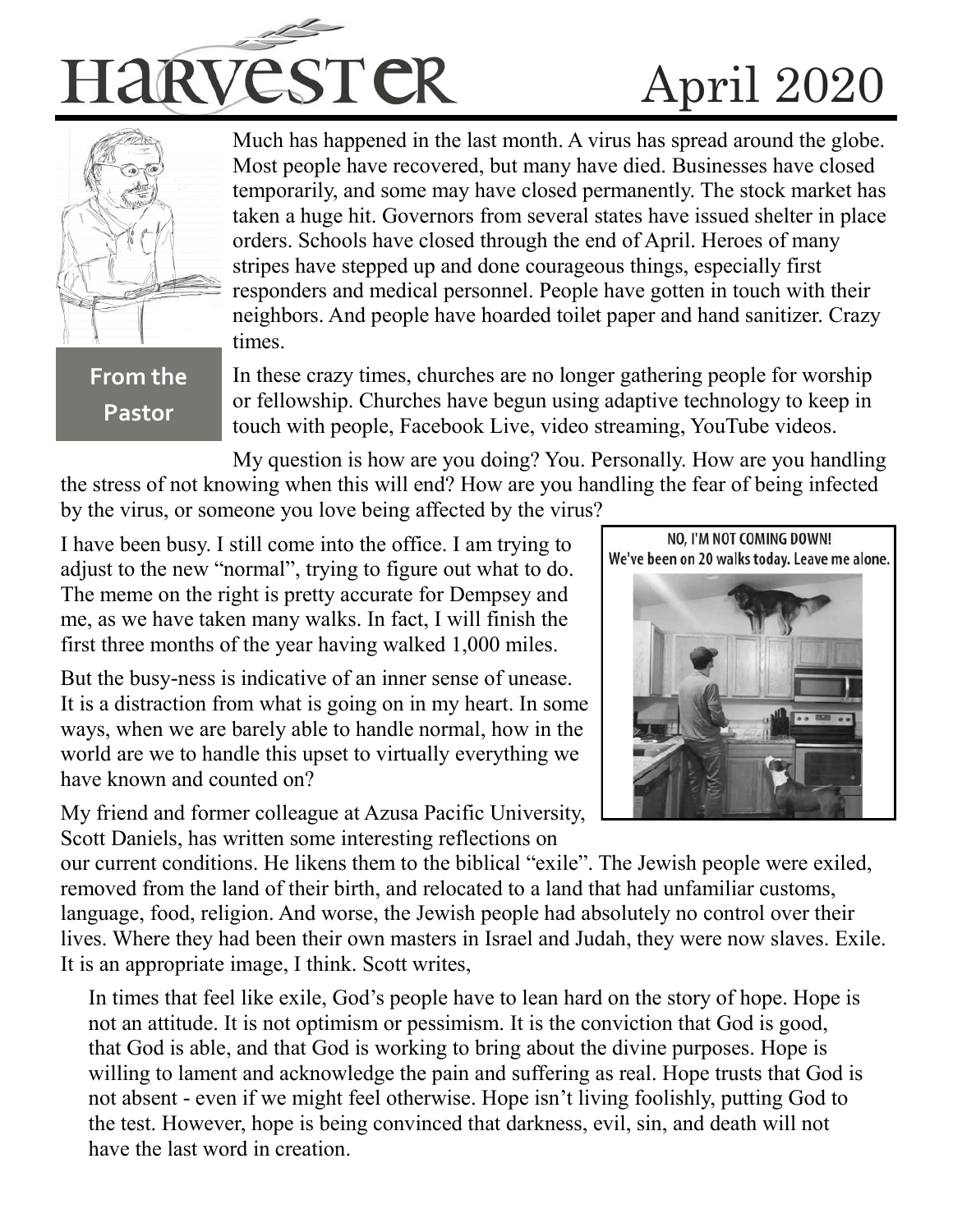Scott continues,

Second, in times that feel like exile, God's people have to keep practicing their faith daily. I think this is the primary point of the book of Daniel. Even when we can't worship together, we have to lean on the practices that sustain love of God and love of neighbor.

I was in Shanghai a number of years ago meeting with state church leaders in the city. We met with an elderly Christian gentleman who told us his story of living through the "cultural revolution." He told us, with affection, of his life as a young person worshiping, praying and being shaped by God's Word in this particular church building. With tears, he told us how wonderful it was now to worship, pray, and be shaped by God's Word in this same sanctuary again - only now with even more people present. I asked him what he did during the cultural revolution when the church was shut down and they could not worship freely. He looked at me oddly, like I had just asked a really dumb question, and said, "We worshiped, prayed, and were shaped by God's Word. We just did it home."

At some point we will re-gather with tears of joy. But for now, we will keep worshiping, praying, and being shaped by God's Word... at home and with neighbors.

Finally, in times that feel like exile, it is possible for God to do very formative work in God's people. That is why I find it somewhat ironic (or providential) that this is going on during Lent. During these times of fear and uncertainty, the worst - and the best - in us will be exposed. We will walk through seas and we will build golden calves. It will be vital to be able to acknowledge, confess, learn from, and give grace to one another when the ugly moments are exposed. However, we hopefully will look back some day, like Israel and Judah did, and give glory to God for the ways we were shaped to be reflections of God's goodness because of this current experience and not despite it.

I think these are very wise words. Live in hope. Practice your faith daily (keep reading your Bible, keep praying, keep serving as best and responsibly as you can). Because God is forming you and me for some greater work.

Christians have sometimes referred to difficulties like this one as OTG's (Opportunities to Grow). That's a good perspective on this.

The good thing about using Exile as a way to understand our current situation is that at the end of Exile, there is a return. Not a return to the same old same old. And not a return as the same people. The whole purpose of the Exile was not simply to punish, but to reshape, to re-form, God's people.

Blessings from Exile

You go nowhere by accident…

 $\sqrt{m}$ 

*Page 2*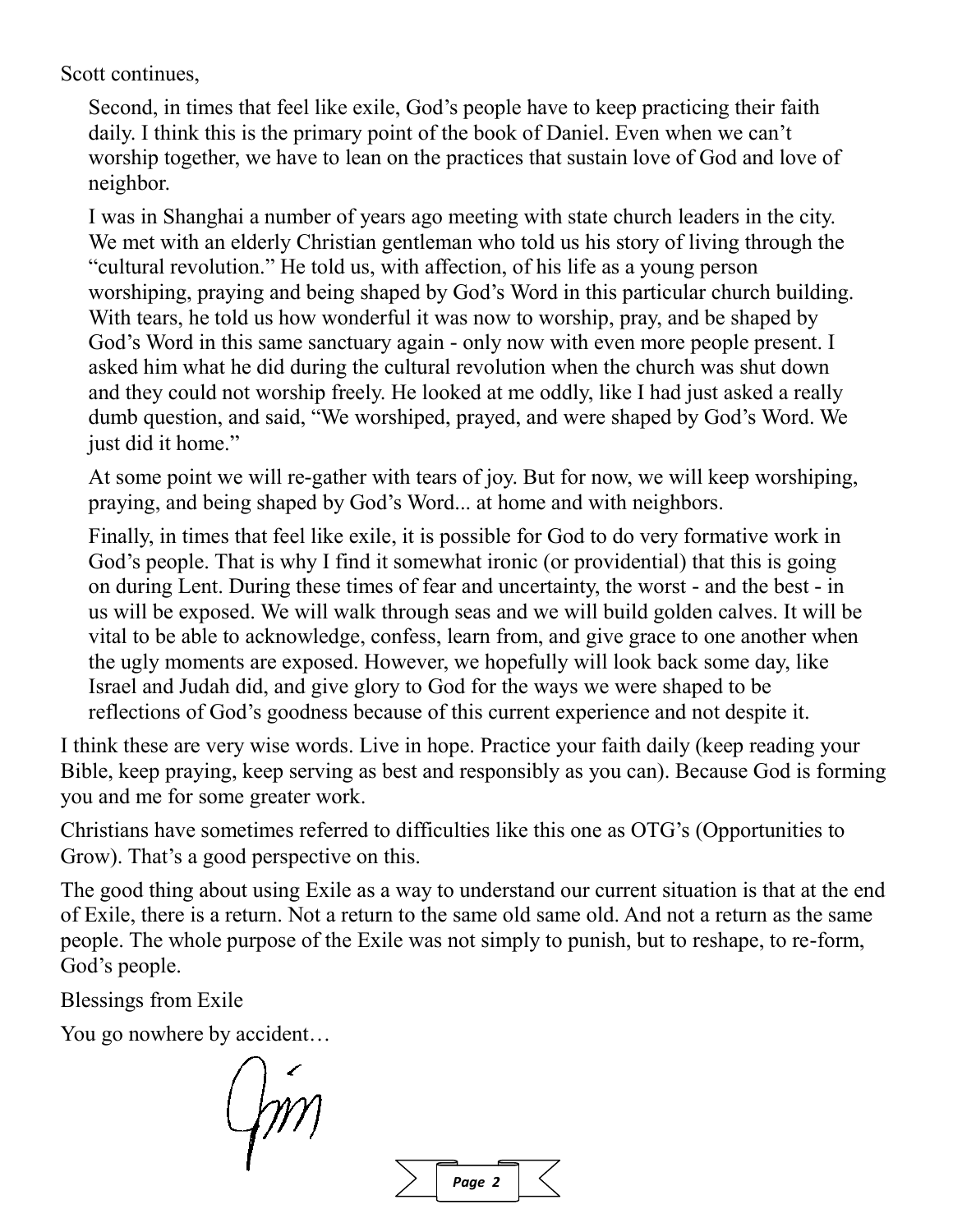# the meeting  $(643614633)$  and press #

To disconnect from the meeting, hang up the phone.

# **What's Happening**

- 1) The Session has decided to cancel live worship services through the end of April, while everyone shelters in place.
- 2) Our services are being recorded on Saturday mornings. You can request a CD (audio) version, or a DVD (video) version of the service.



The 3/22 service is here: https://www.youtube.com/watch?v=WiK7LHd1xX8

The 3/29 service is here: https://www.youtube.com/watch?v=ajV0fQ-Vw2U

- 4) All face to face meetings have been cancelled, including Alpha Circle, Mariners, HYPE, AA, Griefshare, and the Emmanuel services.
- 5) Each Session member has been assigned names of people to call each week. You can expect a regular call from one of our elders. Please be encouraged to call others in the church that you know to check up on them, too!
- 6) Please call or email the church office if you have a prayer request.
- 7) The Session has voted to keep paying all our staff through April, whether they are working or not.
- 8) The Session urges you, if possible, to remember to continue giving. You can always drop a check off at church during office hours, or mail it. Or you can try online giving.
- 9) To give online, you may give one time, regularly, weekly, monthly, etc. You can use your checking, savings, debit card or credit card.
- 10) You can use this QR Code.
- 11) You can download and use the Give+ App on your phone.
- 12) You can use the "Give Now" button on church website: www.harvestpres.org

# **Men's Bible Study via Zoom**

The Men's Bible Study will continue via Zoom on Friday mornings at 8:15 a.m. On your computer, join Zoom Meeting here https://us04web.zoom.us/ j/643614633

To join a Zoom meeting via telephone, dial (408) 638-0968

At the prompt, enter the Zoom meeting ID provided by the facilitator of





Use this QR Code



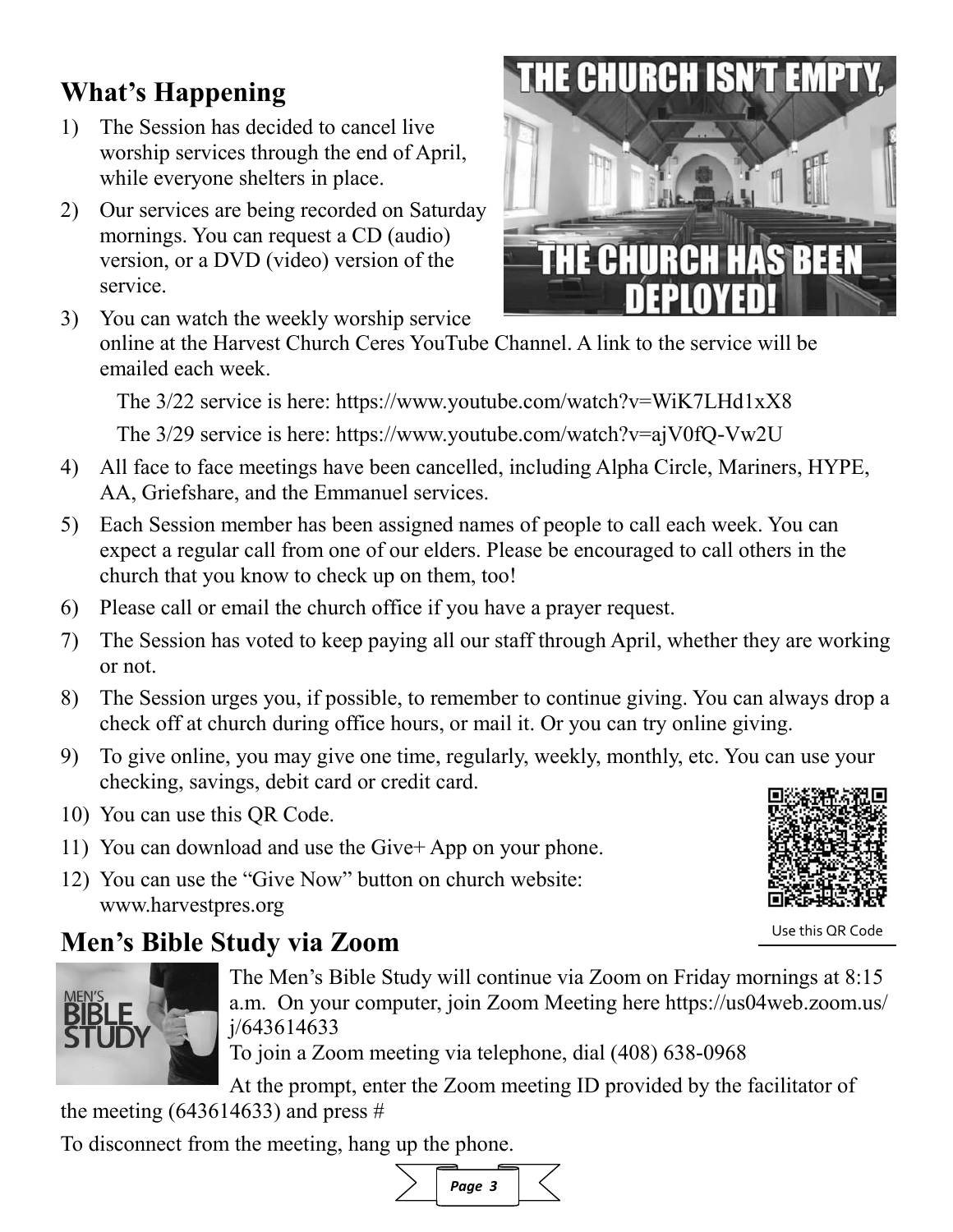**Harvest Presbyterian Church 1813 Moffet Road Ceres, CA 95307**



**POSTAGE**

Mission Statement  $\sim$  With God in control, the mission of the Harvest Presbyterian Church is to proclaim and bear witness to the gospel of Jesus Christ and nurture the faith of our church family.

#### **Deacons** Virginia Bathe (Moderator) (2021) Betty Baughman (2022) Patty Correia (2021) Kate Hendrix (2020) Martha McNamara (2022) **Elders** Tom Bennett (2021) Michael Cousins (Treasurer) (2020) Karen Edwards (Clerk/Mission) (2020) Brandy Meyer (2021) **Harvest Leadership 2020**

Larry Mitchell (2022)

### **Church Information**

Judy Salyer (2020)

Church Office Phone: (209) 537-3519 Website: www.harvestpres.org Pastor Jim Stochl—harvest.pastor.jim@gmail.com Prayer Requests—prayer@harvestpres.org Bonnie Middleton—secretary@harvestpres.org

#### **Office Hours**

Paul Moran (2022)

Tuesdays: 2:00—6:00 p.m. Thursdays: 2:00—6:00 p.m.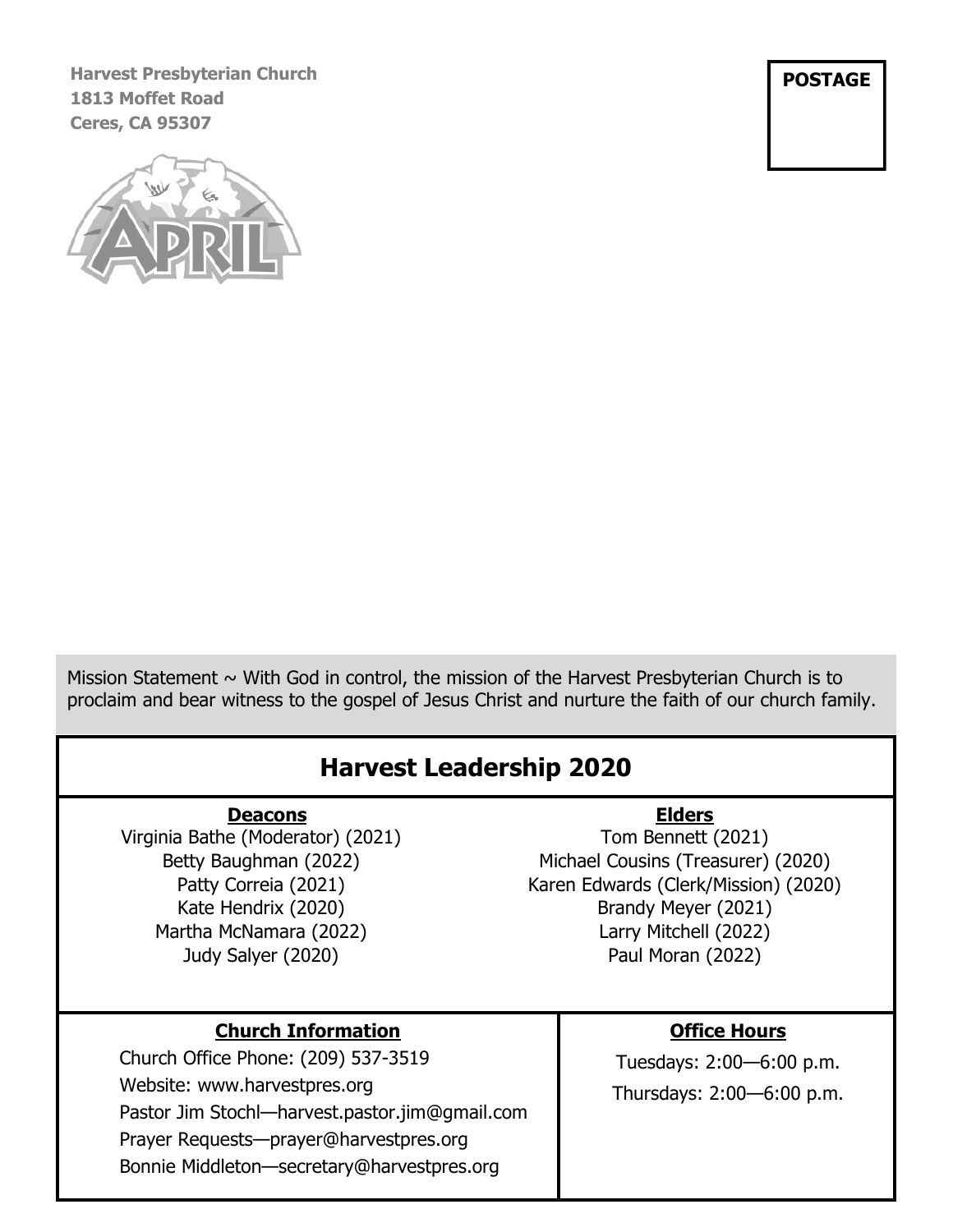| Sun                                 | Mon                                                  | Tue                                                                  | Wed                                                                  | Thu                                       | Fri                                                         | Sat                                 |
|-------------------------------------|------------------------------------------------------|----------------------------------------------------------------------|----------------------------------------------------------------------|-------------------------------------------|-------------------------------------------------------------|-------------------------------------|
| 29                                  | 30                                                   | 31<br>Office-2:00-<br>6:00 pm                                        | 1<br><b>APRIL</b><br><b>NATIONAL</b><br><b>WALKING</b><br><b>DAY</b> | $\overline{2}$<br>Office-2:00-<br>6:00 pm | 3<br>Men's Bible<br>Study via Zoom<br>$-8:15$ am            | $\overline{4}$<br>Bookkeeper        |
| 5                                   | 6                                                    | $\overline{7}$<br>Office-2:00-<br>$6:00$ pm<br>World Health Day      | 8                                                                    | 9<br>Office-2:00-<br>6:00 pm              | 10<br>Men's Bible<br>Study via Zoom<br>$-8:15$ am           | 11<br><b>NATIONAL</b>               |
| 12<br>Easter <sup>l</sup><br>Sunday | 13                                                   | 14<br>Office-2:00-<br>6:00 pm                                        | 15                                                                   | 16<br>Office-2:00-<br>6:00 pm             | 17<br>Men's Bible<br>Study via Zoom<br>$-8:15$ am           | 18<br>Bookkeeper                    |
| 19                                  | 20<br><b>ONATIONAL</b><br>ODK-AUKE-DAY<br>AA-7:00 pm | 21<br>Office-2:00-<br>6:00 pm                                        | 22                                                                   | 23<br>Office-2:00-<br>6:00 pm             | 24<br>Men's Bible<br>Study via Zoom<br>$-8:15$ am           | 25                                  |
| 26                                  | 27                                                   | 28<br>Office-2:00-<br>6:00 pm<br><b>National</b><br>Superhero<br>Day | 29                                                                   | 30<br>Office-2:00-<br>6:00 pm             | $\mathbf{1}$<br>Men's Bible<br>Study via Zoom<br>$-8:15$ am | $\overline{2}$<br><b>Bookkeeper</b> |